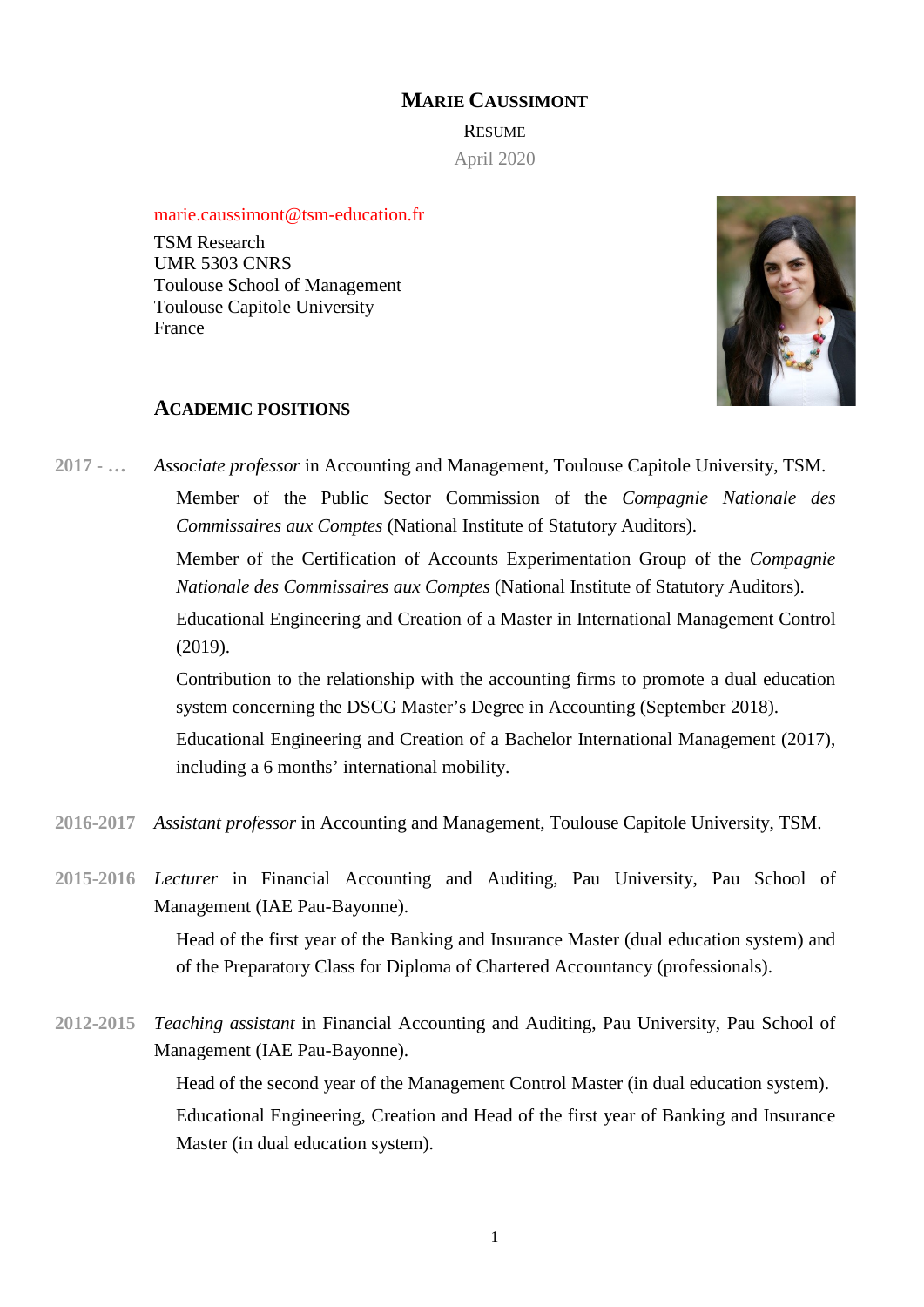Educational Engineering, Creation and Head of the Preparatory Class for Diploma of chartered accountancy (for professionals).

**2000-2001** *Teaching Assistant* in Financial Accounting and Taxation, Pau University.

## **EDUCATION**

- **2015** Ph.D. in Management Science (Auditing), Pau University, France (Very honorable distinction with unanimous congratulations from the jury).
- **2010** Statutory Auditor swearing-in, Pau court of appeal.
- **2005** National Diploma of Chartered Accountancy (thesis preserved at the *Bibliotique*).
- **2001** Master's Degree in Information Systems Management, Pau-Bayonne School of Management (with honors).
- **2000** Master's Degrees in Accounting, Finance and Management (national DSCG Degree and CCA Master's Degree at Pau-Bayonne School of Management, Valedictorian)

### **AWARDS AND GRANTS**

**2012-2014** Doctoral Scholarship from the French Accounting Association's Research Committee (AFC)/National Association of Chartered Accountants (CSOEC, France) - €45,000.

## **PH.D. DISSERTATION AND MASTER'S DEGREE THESIS**

- **2015** CAUSSIMONT (Marie), *L'évolution de l'audit légal dans le contexte public local : quel type d'audit pour répondre aux préférences des parties prenantes ?* Ph.D. dissertation in Auditing, Pau University (Advisor: CARASSUS D.), December 2015.
- **2005** CAUSSIMONT (Marie), *Le passage aux normes IFRS : quelles opportunités pour l'amélioration du contrôle interne ? Proposition d'une méthodologie du suivi des immobilisations corporelles dans les sociétés foncières*, Diploma of Chartered Accountancy (Advisor: PAULET B., KPMG partner), Paris, May 2005.
- **2001** CAUSSIMONT (Marie), *Devoir de conseil de l'expert-comptable : aide à la prise de decision pour un regroupement d'entreprises*, Master's Degree in Accounting, Finance and Management (national DSCG and CCA's Master), Pau and Bordeaux, June and November 2000.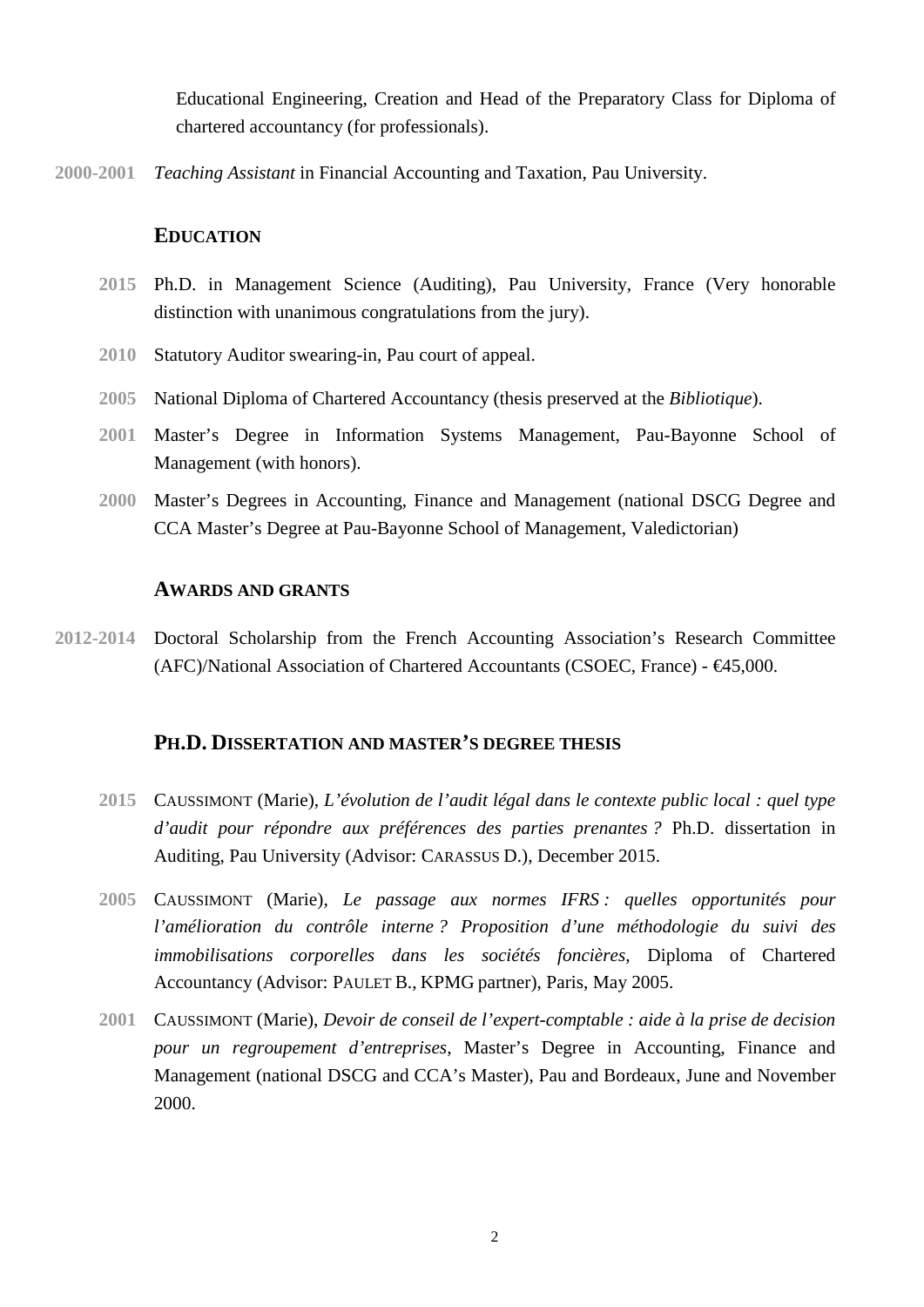## **NON-ACADEMIC EXPERIENCE**

- **2017** Member of the *Compagnie Nationale des Commissaires aux Comptes* (National Institute of Statutory Auditors) Public Sector National Commission.
- **2017** Member of the *Compagnie Nationale des Commissaires aux Comptes* (National Institute of Statutory Auditors) Certification of Accounts Experimentation National Group.
- **2012** *Statutory Auditor and partner,* Cabinet d'audit CMA Audit (SMEs).
- **2008-2012** *Statutory Auditor and partner*, Cabinet d'audit C. Sabarots et associée (SMEs).
- **2006-2008** *Deputy Head Accounts Production* (financial reporting, analysis and communication), Orange France (9,5 billion euro sales).
- **2001-2006** *Financial Auditor* Pricewaterhousecoopers & KPMG (industry, real estate and services sectors' key accounts: BNP Paribas Real Estate, ICADE, Intermarché France/Spain, Rhodia, Valeo, Vivendi…).
- **1998-2001** *Administrative Assistant, Finance Department,* Lindt & Sprüngli*.*

## **RESEARCH ACTIVITIES**

#### RESEARCH INTERESTS

- Local governments audit,
- Audit Expectation Gap in public context,
- Audit Expectation Gap in private context.

### **KEYWORDS**

External audit, public sector audit, nature of auditing, quality of auditing, auditor's responsibility, auditor's communication, conjoint analysis methodology, choice modelling, stakeholders, public management.

#### PRESENTATIONS AT CONFERENCES

- **2020** AZZAM J.-E., CAUSSIMONT M. (submitted paper), "Un insider peut-il innover ? Analyse de l'innovation du Business Model de l'expertise comptable à l'ère du numérique".  $41<sup>th</sup>$ Annual Congress of the *Association Francophone de Comptabilité*, Angers (France), November.
- **2020** AZZAM J.-E., CAUSSIMONT M. (submitted paper), "Eh, l'innovation c'est un actif ou un passif ? Analyse de l'innovation du Business Model de l'expertise comptable". 29<sup>th</sup> Annual Congress of the *Association Internationale de Management Stratégique*, Toulouse (France), June.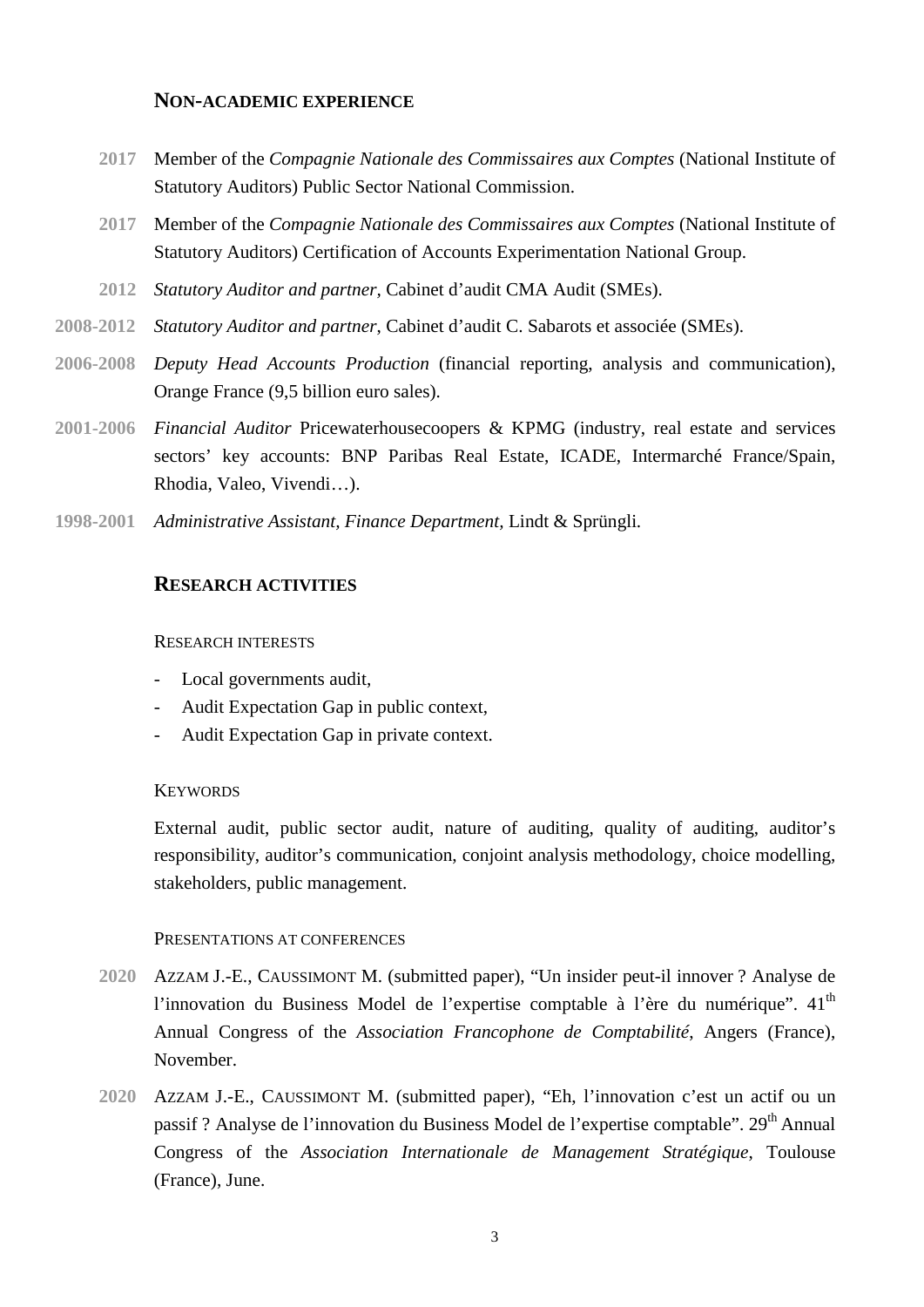- **2018** GODOWSKI C., CAUSSIMONT M., "Plaidoyer pour l'adoption et la mise en œuvre d'un management des risques comptables et financiers : pour tendre vers une hybridation des logiques en œuvre au sein de l'hôpital public". 7<sup>th</sup> Conference of the *Association Internationale de Recherche en Management Public*, Biarritz (France), May.
- **2018** CAUSSIMONT M., "May stakeholders have a preferred audit type? An experimental protocol within local authorities", Public Interest Section Conference, American Accounting Association, Chicago (U.S.A.), March.
- **2017** CAUSSIMONT M., "Stakeholder preferences regarding public audits in French regional authorities: a survey study", American Accounting Association Annual Congress, San Diego (U.S.A.), August.
- **2017** CAUSSIMONT M., "Stakeholder preferences regarding public audits in French regional authorities: a survey study",  $40<sup>th</sup>$  European Accounting Association Annual Congress, Valencia (Spain), May.
- **2017** CAUSSIMONT M., "Stakeholder preferences regarding public audits in French regional authorities: a survey study", 38<sup>th</sup> Congress of the *Association Francophone de Comptabilité*, Poitiers, May.
- **2016** CAUSSIMONT M., CARASSUS D., LIQUET J.-C., "Quelle importance les parties prenantes accordent-elles respectivement à la nature et la qualité de l'audit externe, à la responsabilité de l'auditeur et à sa communication ? Exploration dans le contexte public territorial". 3rd Audit Workshop, National Congress of the *Compagnie Nationale des Commissaires aux Comptes* (National Institute of Statutory Auditors), Strasbourg, December.
- **2016** CAUSSIMONT M., CARASSUS D., LIQUET J.-C., "Quelle importance les parties prenantes accordent-elles respectivement à la nature et la qualité de l'audit externe, à la responsabilité de l'auditeur et à sa communication ? Exploration dans le contexte public territorial". 37th Congress of the *Association Francophone de Comptabilité*, Clermont-Ferrand, May.
- **2016** CAUSSIMONT M., "L'évolution de l'audit légal dans le contexte public local : innovation ou mimétisme ?". 5<sup>th</sup> Conference of the *Association Internationale de Recherche en Management Public*, Poitiers, June.
- **2015** CAUSSIMONT M., CARASSUS D., "L'audit financier en contexte public territorial : vers un audit légal de performance de la gestion locale ?". 36rd Congress of the *Association Francophone de Comptabilité*, Toulouse, May.
- **2013** CARASSUS D., CAUSSIMONT M., ALBOUAINI K., "Une analyse de l'*Audit Expectation Gap* dans le contexte français". Audit Workshop, Poitiers, March.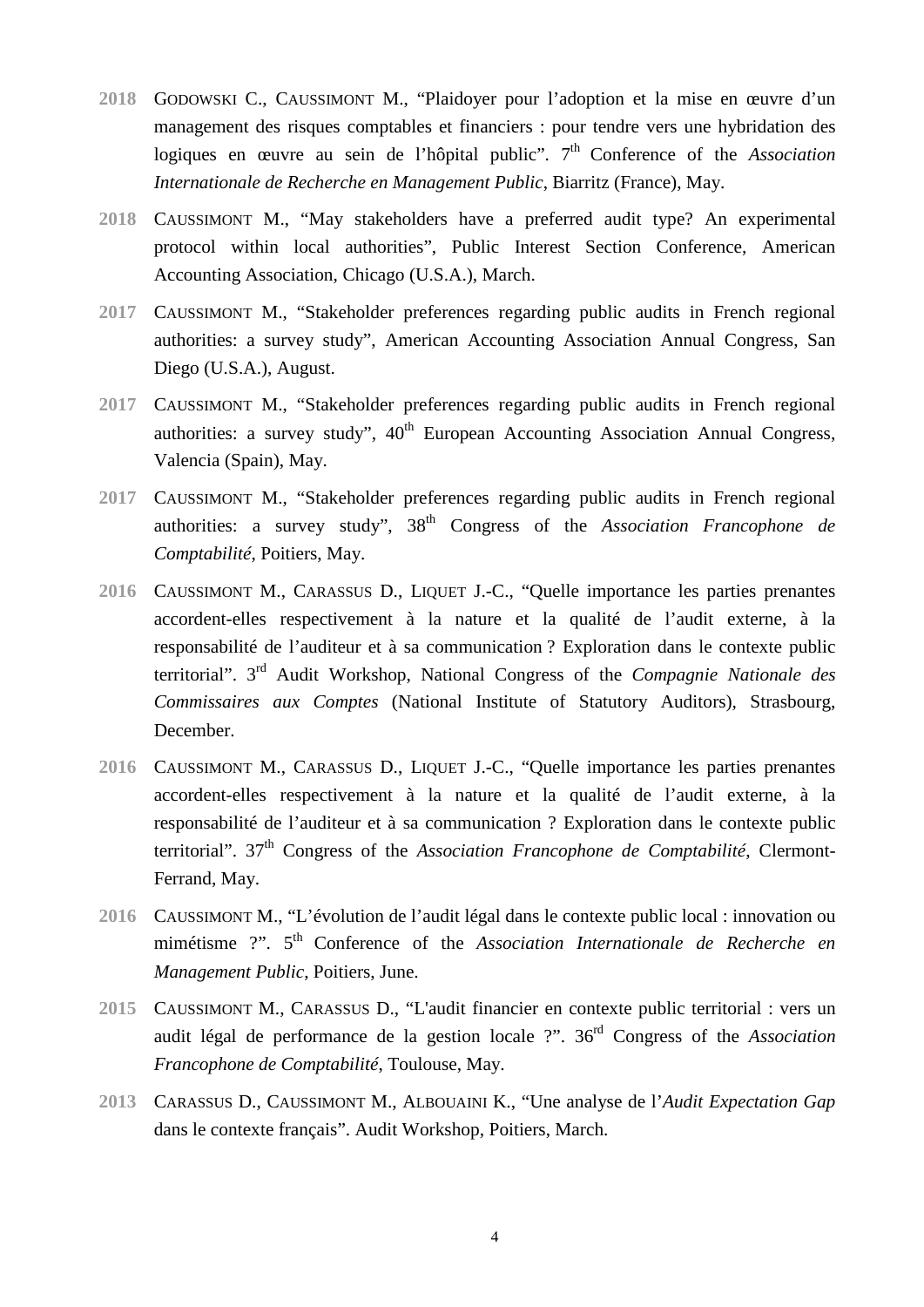PRESENTATIONS AT RESEARCH SEMINARS

- **2016** CAUSSIMONT M., "Quelle importance les parties prenantes attribuent-elles à la nature et à la qualité de l'audit externe, à la responsabilité de l'auditeur et à sa communication ? Exploration dans le contexte public territorial". *Centre de Recherche et d'Etudes en Gestion*, IAE Pau-Bayonne, Pau, June.
- **2016** CAUSSIMONT M., "L'évolution de l'audit légal dans le contexte public local : identification du type d'audit adapté aux préférences des parties prenantes par une analyse conjointe". Center for Research in Management Toulouse School of Management, Toulouse, April.
- **2016** CAUSSIMONT M., "L'évolution de l'audit légal dans le contexte public local : quel type d'audit pour répondre aux préférences des parties prenantes ?". *Centre de Recherche en Gestion*, IAE Poitiers, Poitiers, February.
- **2014** CAUSSIMONT M., "L'audit financier en contexte public local : Quel cadre, quel modèle et quelles modalités ?", *Centre de Recherche et d'Etudes en Gestion*, IAE Pau-Bayonne, Pau, January.

PRESENTATIONS AT PROFESSIONAL INSTITUTIONS AND SEMINARS

- **2018** CAUSSIMONT M., "Les audits : types d'audits, méthodes et outils. Annual Seminar of CEOs, CFOs and Management Controllers", INSA schools (*Institut National des Sciences Appliquées*), Toulouse, February.
- **2018** CAUSSIMONT M., "Audit interne / Audit legal : un levier de l'amélioration continue dans toutes les organisations.", Open IAE in collaboration with the Regional Institute of Statutory Auditors (Pau), February.
- **2016** CAUSSIMONT M., "Préférences des parties prenantes en matière d'audit public local". Audition by the Public Sector Commission of the *Compagnie Nationale des Commissaires aux Comptes* (National Institute of Statutory Auditors), Paris, December.
- **2014** CAUSSIMONT M., "L'audit externe des comptes publics locaux : contexte et perspectives". Annual General Meeting, *Compagnie Régionale des Commissaires aux Comptes* (Pau), Artiguelouve, September.

#### DRAFT ARTICLES

Caussimont M., Malsch B. Has been presented in an earlier version entitled "May Stakeholders have a preferred audit type? An experimental protocol within local authorities" at the 2018 Public Interest Section Conference of the American Accounting Association Annual Congress, Chicago (U.S.A.).

Godowski C, Caussimont M. "Plaidoyer pour l'adoption et la mise en œuvre d'un management des risques comptables et financiers pour tendre vers une hybridation des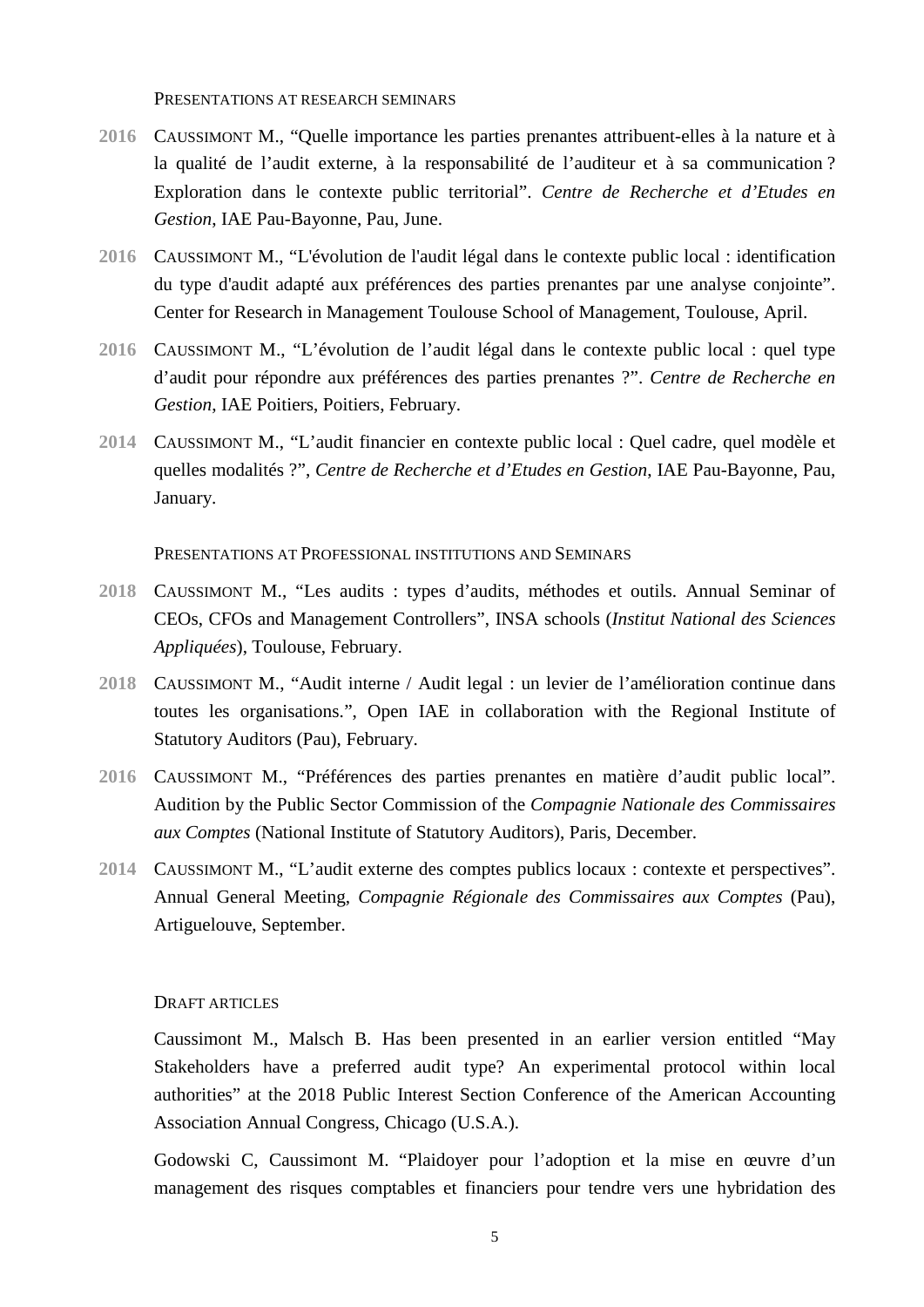logiques en œuvre au sein de l'hôpital public.". Has been presented in 2018 at the AIRMAP Conference.

Caussimont M., Carassus D., Albouaini K., "Une analyse de l'*Audit Expectation Gap* dans le contexte français : vers une caractérisation différenciée par groupes de parties prenantes".

# RESEARCH PROJECTS

- $\checkmark$  In the local public context, a 2015 French law provides for local authorities to experiment accounts certification practices during five years without stipulating which type of audit should be applied. I am involved since April 2017 in several working groups investigating that subject:
	- Public Sector Commission of the *Compagnie Nationale des Commissaires aux Comptes* (National Institute of Statutory Auditors),
	- Certification of Accounts Experimentation Group of the *Compagnie Nationale des Commissaires aux Comptes,*
	- Collaboration with the Cour des Comptes, the French supreme audit institution, for *Toulouse Métropole* to experiment accounts certification.

Research project related to local governments audits within the *Chambres Régionales des Comptes* (Regional Public Audit Chambers), in the context of the n°2015-991 experimentation law.

- $\checkmark$  Collaboration with Christophe Godowski (TSM Research) and David Carassus (CREG, Pau University) on an Audit Expectation Gap's survey study: the transposition of private sector's statutory audits into public universities (130 collected answers from stakeholders).
- $\checkmark$  Collaboration with Isabelle Martinez (LGCO, Toulouse) and Guillaume Dumas (LGCO, Toulouse) on a survey about Key Audit Matters and Results Management among the SBF 120 French listed companies (hand collected data, period between 2006 and 2014), in the context of an upcoming extension of Key Audit Matters to Anglo-Saxon countries.
- $\checkmark$  Collaboration with Jamal-Eddine Azzam (TSM Research) on the Coopetition and Ambidexterity in the accounting and legal industry.

## THESIS COMMITTEE MEMBER

**2018** Audrey Grant Milton, Women Students of Accounting in Rural Locations in Scotland and in France - Perceptions and Motivations, thesis committee member.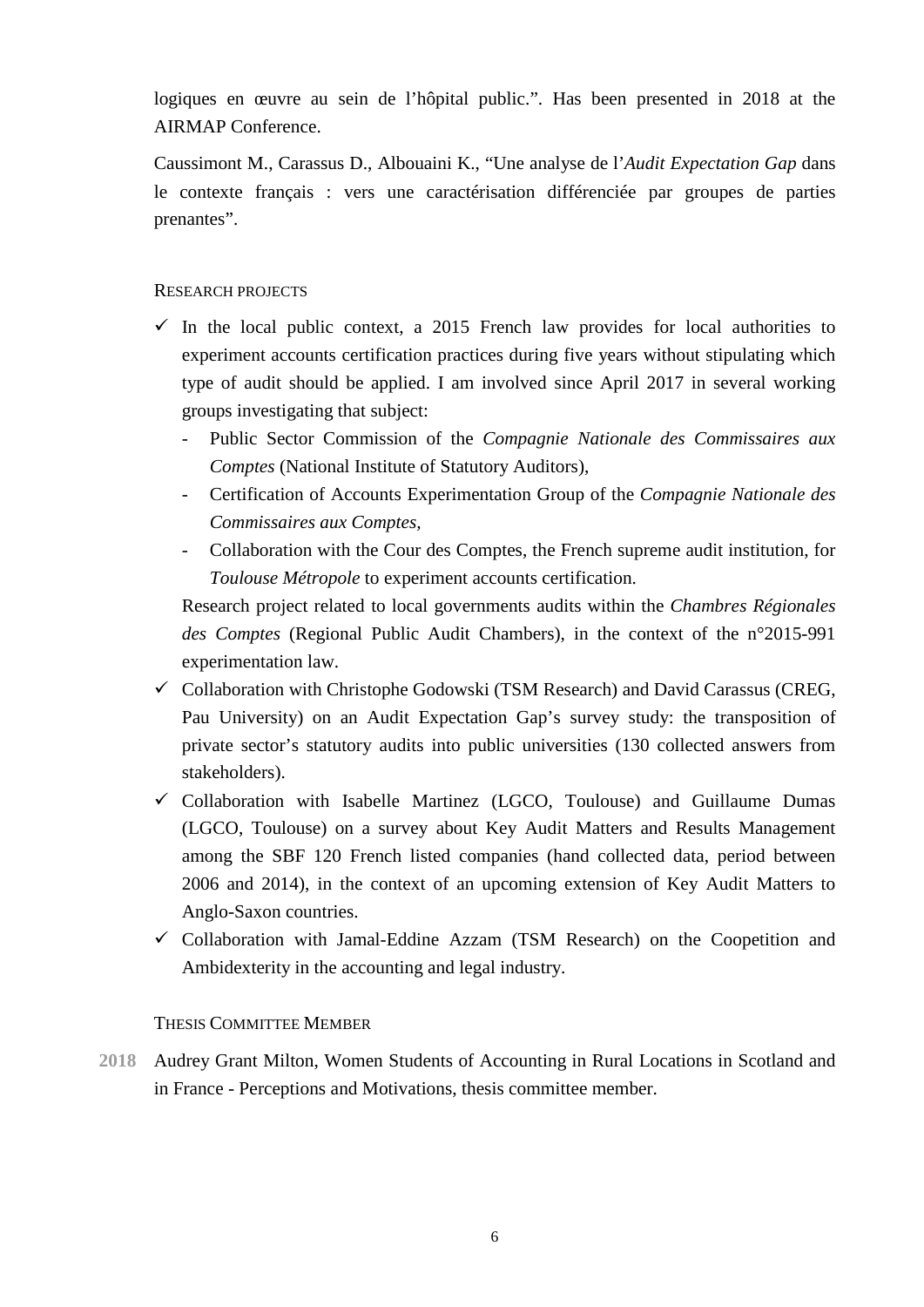AD HOC REFEREE AND DISCUSSANT

**Journals 2018** Comptabilité-Contrôle-Audit (CNRS Category 2, FNEGE Category 2).

**Conferences** 2018 AAA Public Interest Section Conference (2), 2018 AAA Southeast Conference (2), Workshops 2018 AAA Ohio (2),  $38<sup>th</sup>$  AFC Conference (1),  $37<sup>th</sup>$  AFC Conference (2),  $36<sup>th</sup>$  AFC **2013-2018** Conference (2), 2013 French Audit Workshop (1).

Discussant 2018 AAA Public Interest Section Conference, 38<sup>th</sup> AFC Conference, 37<sup>th</sup> AFC 2013-2018 Conference, 36<sup>th</sup> AFC Conference, 2013 French Audit Workshop.

CONFERENCE AND WORKSHOPS SCIENTIFIC AND ORGANIZING COMMITTEE

Org. Com. 2<sup>nd</sup> workshop in accounting of the France Master CCA Association (Toulouse), Open IAE **2017-2018** (Pau) with Philippe Arraou Former President of the National Association of Chartered Accountants (CSOEC, France), member of the International Accounting Standards Board (IASB).

RECRUITING COMMITTEES

- **2020** TSM Toulouse Capitole University.
- **2019** TSM Toulouse Capitole University.
- **2018** IAE Bordeaux University School of Management, Bordeaux University.

MEMBERSHIP IN ACADEMIC ASSOCIATIONS

American Accounting Association (AAA), since 2017.

*Association Francophone de Comptabilité* (AFC), since 2015.

*Association Internationale de Recherche en Management Public* (AIRMAP), since 2015.

European Accounting Association (EAA), since 2016.

European Auditing Research Network (EARNet), since 2017.

### COLLECTIVE MANUSCRIPT

**2019** Caussimont M. in CNCC Working Group directed by Hélène Baron-Bual. "Audit des comptes des collectivités : cartographie des risques", *CNCC Editions*, pages 15-22 and 23- 31.

#### INDIVIDUAL MANUSCRIPT

**2014** Caussimont M., "IFRS : Méthodologie d'amélioration du contrôle interne des foncières", *Editions universitaires européennes*, 141 pages.